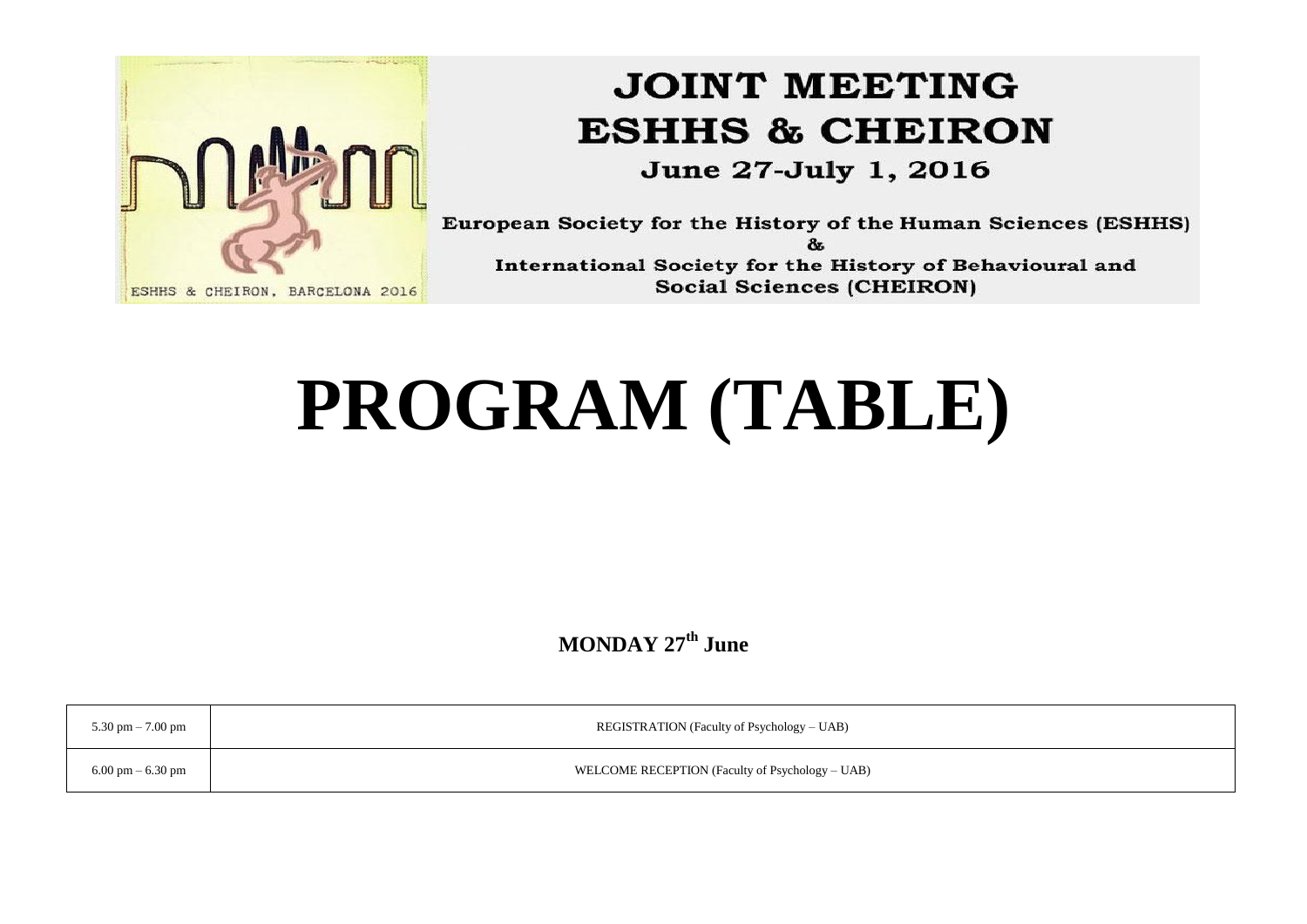#### **TUESDAY 28th JUNE**

| $8.00$ am $- 9.00$ am              | REGISTRATION (Faculty of Psychology - UAB)                                                                                                                                                                                                                                                                                                                                                                                                                                                                                                                                                        |                                                                                                                                                                                                                                                                                                                                                                                                                                                                                                                                                         |                                                                                                                                                                                                                                                                                                                                                                                                                                                                                                                                                                                                                             |  |
|------------------------------------|---------------------------------------------------------------------------------------------------------------------------------------------------------------------------------------------------------------------------------------------------------------------------------------------------------------------------------------------------------------------------------------------------------------------------------------------------------------------------------------------------------------------------------------------------------------------------------------------------|---------------------------------------------------------------------------------------------------------------------------------------------------------------------------------------------------------------------------------------------------------------------------------------------------------------------------------------------------------------------------------------------------------------------------------------------------------------------------------------------------------------------------------------------------------|-----------------------------------------------------------------------------------------------------------------------------------------------------------------------------------------------------------------------------------------------------------------------------------------------------------------------------------------------------------------------------------------------------------------------------------------------------------------------------------------------------------------------------------------------------------------------------------------------------------------------------|--|
| $8.45$ am $-9.00$ am               | WELCOME ADDRESS (room P-15)                                                                                                                                                                                                                                                                                                                                                                                                                                                                                                                                                                       |                                                                                                                                                                                                                                                                                                                                                                                                                                                                                                                                                         |                                                                                                                                                                                                                                                                                                                                                                                                                                                                                                                                                                                                                             |  |
| $9.00$ am $-11.00$ am              | <b>SESSION 1 (room 501)</b><br>Child psychology and psychiatry<br><b>CHAIR: Petteri Pietikäinen</b><br>Annemieke van Drenth: Pioneering in autism: The Dutch<br>case of practising child-study in the late 1930s<br>Lenny van Rosmalen: From secure dependency to<br>attachment: Mary Ainsworth's integration of<br>Blatz's security theory into Bowlby's attachment<br>theory<br>Frank C.P. van der Horst: John Bowlby meets the world:<br>report of his travels for the WHO in 1950<br>Anna Kathryn Kendrick: A perfect vitality: José Ortega y<br>Gasset's new biological critique of pedagogy | SESSION 2 (room P-15)<br>Anthropology and social psychology<br><b>CHAIR: Dennis Bryson</b><br>Dennis Bryson: Acculturation and the culture concept in the<br>1930s: The SSRC's Subcommittee on acculturation<br>Jouni Ahmajärvi: Ragnar Numelin and the origins of diplomacy<br>Ian Nicholson: 'Apocalyptic Pessimism': Stanley Milgram,<br>laboratory theatre, and the 1970s culture of malaise<br>Jacy L. Young: Performing psychology for the public: Henri<br>Tajfel, replication, and the minimal group<br>experiment                              | <b>SESSION 3 (room P-24)</b><br>Training the senses: beyond disciplines<br><b>CHAIR and ORGANIZER: Alexandra Hui</b><br>Alexandra Hui & Lino Camprubi: Training the underwater ear<br>Marcia Holmes: Learning resistance: 'Brainwashing'<br>and<br>psychological theories of learning during the Cold War<br>Sarah Marks: Preventing and treating the side-effects of socialism:<br>relaxation training therapies in East Germany<br>Marta García Quiñones: Measuring musical talent: A critical view of<br>the place of Carl Seashore (1866-1949) in the history<br>of the psychology of music<br>Discussant: Jessica Wang |  |
| 11.00 am -11.30 am                 | <b>COFFEE BREAK</b>                                                                                                                                                                                                                                                                                                                                                                                                                                                                                                                                                                               |                                                                                                                                                                                                                                                                                                                                                                                                                                                                                                                                                         |                                                                                                                                                                                                                                                                                                                                                                                                                                                                                                                                                                                                                             |  |
| 11.30 am-1.30 pm                   | <b>SESSION 4 (room 501)</b><br>Normal – abnormal – paranormal: shared frontiers in the<br>history of the human sciences<br><b>CHAIR and ORGANIZER: Greg Eghigian</b><br>Katariina Parhi: Distorted reflections: Psychopaths as<br>disfigured images of ourselves in Finland in the<br>twentieth century<br>Greg Eghigian: From a science of UFOs to a science of UFO<br>believers<br>Elizabeth Lunbeck: Producing abnormal personalities: The<br>narcissistic personality inventory, the DSM, and<br>the triumph of traits over state                                                             | <b>SESSION 5 (room P-15)</b><br>Implicit psychologies: the role of psychology in the<br>constitution of other disciplines<br><b>CHAIR and ORGANIZER: Sonu Shamdasani</b><br>Matei Iagher: The untold tale: Psychology and the formation of<br>the science(s) of religion(s)<br>Alex Woodcock: Psychology in 20 <sup>th</sup> century international<br>relations theory: EH Carr in the inter-war years<br>Rodrigo Vivas: Differing anthropologies: the debate between<br>diffusion and psychic unity in Max Müller, Edward<br>B. Tylor, and Andrew Lang | SESSION 6 (room P-24)<br>Johannes Linschoten and the transition from phenomenology in<br>the Netherlands and beyond<br><b>CHAIR: Andreu Ballús</b><br>René van Hezewijk & Henderikus J. Stam: Johannes Linschoten and<br>Juan Luis Vives<br>Jannes Eshuis: Linschoten's alleged turn from phenomenology to<br>positivism<br>Henderikus J. Stam & René van Hezewijk: When ideas cross<br>borders: The shapeshifting nature of phenomenological<br>psychology<br>Discussant: Andreu Ballús                                                                                                                                    |  |
| $1.30$ pm $-$<br>$3.00 \text{ pm}$ | <b>LUNCH</b>                                                                                                                                                                                                                                                                                                                                                                                                                                                                                                                                                                                      |                                                                                                                                                                                                                                                                                                                                                                                                                                                                                                                                                         |                                                                                                                                                                                                                                                                                                                                                                                                                                                                                                                                                                                                                             |  |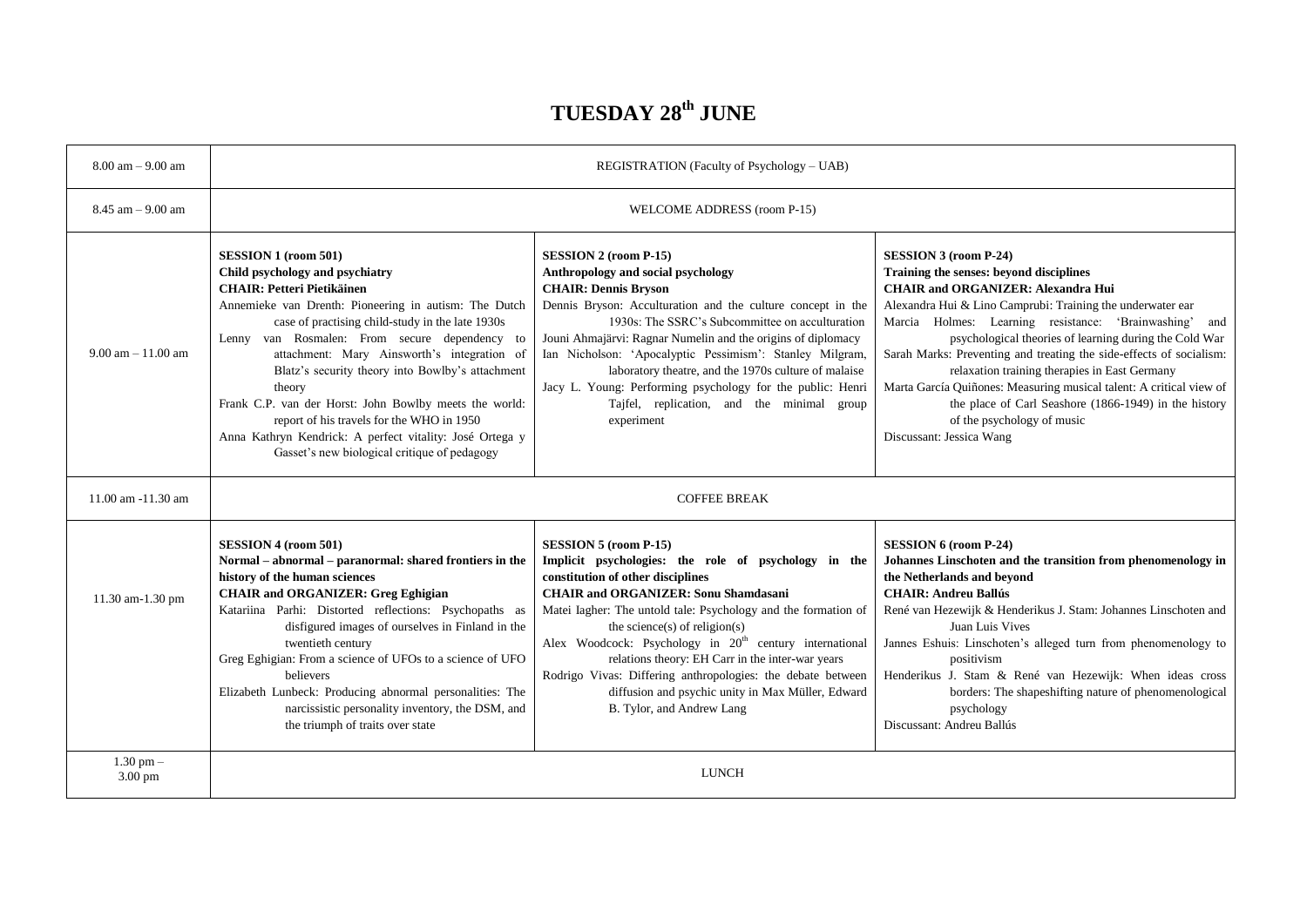| $3.00 \text{ pm} -$<br>$4.00 \text{ pm}$ | <b>INVITED TALK (room P-15)</b><br>Miquel Forcada: Body and soul in early Islamic science and medicine                                                                                                                                                                                                                                                                                                                                                                                                                                                                                                                                                                                                                                                                                                                                                                                                                                     |                                                                                                                                                                                                                                                                                                                                                                                                                                                                                                                                                                                                                                                                                          |                                                                                                                                                                                                                                                                                                                                                                                                                                                                                                                                                                                                                    |  |
|------------------------------------------|--------------------------------------------------------------------------------------------------------------------------------------------------------------------------------------------------------------------------------------------------------------------------------------------------------------------------------------------------------------------------------------------------------------------------------------------------------------------------------------------------------------------------------------------------------------------------------------------------------------------------------------------------------------------------------------------------------------------------------------------------------------------------------------------------------------------------------------------------------------------------------------------------------------------------------------------|------------------------------------------------------------------------------------------------------------------------------------------------------------------------------------------------------------------------------------------------------------------------------------------------------------------------------------------------------------------------------------------------------------------------------------------------------------------------------------------------------------------------------------------------------------------------------------------------------------------------------------------------------------------------------------------|--------------------------------------------------------------------------------------------------------------------------------------------------------------------------------------------------------------------------------------------------------------------------------------------------------------------------------------------------------------------------------------------------------------------------------------------------------------------------------------------------------------------------------------------------------------------------------------------------------------------|--|
| $4.00$ pm $- 4.30$ pm                    | REFRESHMENTS & POSTER SESSION (1)<br>Sarah L. Ballard-Abbott & Richard D. Barnes: Exploring early psychological tests: Researching and preserving the Randolph College collection<br>Christopher Green & Arlie Belliveau: Disciplining of psychology, 1890-1940<br>Michael R. Dawson: How to convert historical text into a Gantt Chart                                                                                                                                                                                                                                                                                                                                                                                                                                                                                                                                                                                                    |                                                                                                                                                                                                                                                                                                                                                                                                                                                                                                                                                                                                                                                                                          |                                                                                                                                                                                                                                                                                                                                                                                                                                                                                                                                                                                                                    |  |
| $4.30$ pm $-$<br>7.00 pm                 | SESSION 7 (room 501)<br>After <i>untold lives</i> : analyzing feminism and gender in the<br>history of psychology (A symposium in honor of<br>Elizabeth Scarborough, 1935-2015)<br><b>CHAIR and ORGANIZER: Alexandra Rutherford</b><br>Elizabeth Johnston & Ann Johnson: Now you see her, now<br>you don't: Bryan and Boring's ambivalent<br>feminism<br>Alexandra Rutherford: 'The mere fact that a lady picks up a<br>slide rule does not mean she intends to put<br>down powder puff': Psychology, policy, and<br>womanpower in 1950s America<br>Tal Davidson: Twice a pioneer: The therapeutic methods of<br>Betty Grover Eisner pre-and post- LSD<br>prohibition<br>Katherine Hubbard: Masks, red lipstick and rabbits: A queer<br>feminist history of the projective test movement<br>in Britain<br>Nora Ruck, Lisa Maria Wanner & Vera Luckgei: Feminist<br>psychology in the German speaking countries<br>Discussant: Wade Pickren | <b>SESSION 8 (room P-15)</b><br><b>Psychometrics and mental testing</b><br><b>CHAIR and ORGANIZER: Annette Mülberger</b><br>Sebastiaan Broere: Engelhard's Ethno-Psychology: Measuring<br>Minds in Central-Java, 1916-1925<br>Michael M. Sokal: James McKeen Cattell, mental measurement,<br>and positive eugenics, ca. 1890-1920<br>Elizabeth R. Valentine & Michael M. Sokal: Networks amongst<br>the contributors to Cattell and Bryant's 1889 study<br>of word association<br>Kimberly Probolus: The limitations of psychological expertise:<br>Legal challenges to intelligence testing in<br>Massachusetts civil service office selection, 1967-<br>1973<br>Discussant: Aida Roige | SESSION 9 (room P-24)<br>Dead and alive: Exotic animals in the urban space around 1900<br><b>CHAIR and ORGANIZER: Oliver Hochadel</b><br>Agustí Nieto-Galan: Noah's ark comes to town: Animals in<br>Barcelona during the Universal Exhibition of 1888<br>Oliver Hochadel: From India to the museum via the zoo: The career<br>of the Elephant Avi in Barcelona<br>Laura Valls: A whale in Barcelona: From popular entertainment to<br>scientific instruction<br>Miquel Carandell: Stuffed animals between knowledge making,<br>popularization and business: Barcelona's Museo<br>Pedagógico de Ciencias Naturales |  |
| $7.00$ pm $-8.00$ pm                     | CHEIRON Society's meeting (room P-24)                                                                                                                                                                                                                                                                                                                                                                                                                                                                                                                                                                                                                                                                                                                                                                                                                                                                                                      |                                                                                                                                                                                                                                                                                                                                                                                                                                                                                                                                                                                                                                                                                          |                                                                                                                                                                                                                                                                                                                                                                                                                                                                                                                                                                                                                    |  |
| $7.00 \text{ pm} -$<br>8.30 pm           | Music (JAM SESSION, Plaza Civica, UAB)                                                                                                                                                                                                                                                                                                                                                                                                                                                                                                                                                                                                                                                                                                                                                                                                                                                                                                     |                                                                                                                                                                                                                                                                                                                                                                                                                                                                                                                                                                                                                                                                                          |                                                                                                                                                                                                                                                                                                                                                                                                                                                                                                                                                                                                                    |  |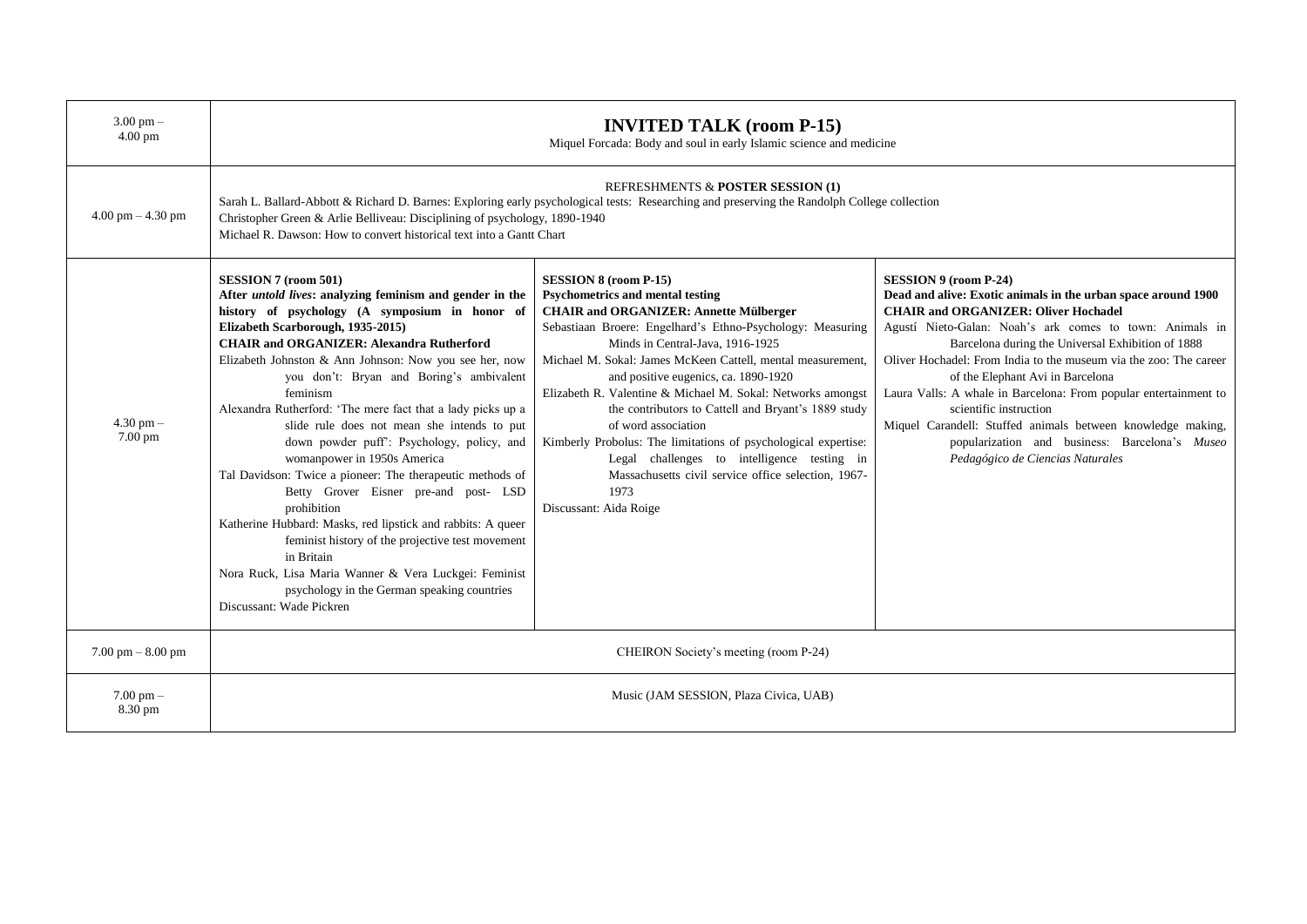## **WEDNESDAY 29th June**

| $8.30$ am $-$<br>$10.30$ am           | SESSION 10 (room 501)<br>Epistemology, cognition and personality<br><b>CHAIR: Sharman Levinson</b><br>Arlene C. Vadum: Scientific Induction: Whewell and Modern<br><b>Oualitative Methods</b><br>Ian J. Davidson: The sparse life of the ambivert: Tracing the<br>history of a nearly forgotten personality type<br>Aida Roige & Eric Arnau: Measurability and ontologic<br>desiderata: Two opposing forces in intelligence<br>research<br>Mark A. Affeltranger: S.S. Stevens's impact on the cognitive<br>revolution | SESSION 11 (room P-15)<br>Historiography (1): impact and myths<br><b>CHAIR: Ana Maria Talak</b><br>Caroline da C. Pavan-Cândido, Carmen Beatriz Neufeld &<br>Gabriel Vieira Cândido: Behavior and cognitive<br>therapies: How Brazilian authors recognize the<br>history of their own fields<br>Christopher D. Green & Shane M. Martin: Crowd-sourcing the<br>question of historical impact on psychology<br>Luiz Eduardo Prado da Fonseca, Hugo Leonardo Rocha Silva da<br>Rosa & Arthur Arruda Leal Ferreira: Yes, we have<br>Wundt: Waclaw Radecki and historical fabrication<br>of pioneers<br>Hernán Camilo Pulido Martinez: Practices, appropriation and<br>psychologisation: Colombian psychologists re-create<br>their professional experiences | SESSION 12 (room P-24)<br><b>Behavior</b><br><b>CHAIR: José Maria Gondra</b><br>Evan Arnet: Conwy Lloyd Morgan and the making of a scientific<br>comparative psychology<br>David O. Clark: Experimental psychology & Thorndike's puzzle-<br>box: Observation and interpretation in practice<br>Otniel E. Dror: The science of super-pleasure                                                                                                                                                                                                                                                                                    |
|---------------------------------------|-----------------------------------------------------------------------------------------------------------------------------------------------------------------------------------------------------------------------------------------------------------------------------------------------------------------------------------------------------------------------------------------------------------------------------------------------------------------------------------------------------------------------|---------------------------------------------------------------------------------------------------------------------------------------------------------------------------------------------------------------------------------------------------------------------------------------------------------------------------------------------------------------------------------------------------------------------------------------------------------------------------------------------------------------------------------------------------------------------------------------------------------------------------------------------------------------------------------------------------------------------------------------------------------|---------------------------------------------------------------------------------------------------------------------------------------------------------------------------------------------------------------------------------------------------------------------------------------------------------------------------------------------------------------------------------------------------------------------------------------------------------------------------------------------------------------------------------------------------------------------------------------------------------------------------------|
| $10.30$ am $- 10.45$ am               | <b>COFFEE BREAK</b>                                                                                                                                                                                                                                                                                                                                                                                                                                                                                                   |                                                                                                                                                                                                                                                                                                                                                                                                                                                                                                                                                                                                                                                                                                                                                         |                                                                                                                                                                                                                                                                                                                                                                                                                                                                                                                                                                                                                                 |
| 10.45 am-12.45 pm                     | SESSION 13 (room 501)<br><b>Juridical psychology</b><br><b>CHAIR: Ingrid Farreras</b><br>Maarten Derksen: Out of control: Another look at<br>brainwashing<br>Sheila O'Brien Quinn: The influence of the insanity plea on<br>the abolition of the death penalty in the State of<br>Rhode Island<br>John Carson: Questioning mental soundness in early<br>nineteenth-century English civil law<br>Jennifer L. Bazar: Stacking the wards? Ontario's experiment<br>in treating psychopathy                                | SESSION 14 (room P-15)<br>Russian psychology in the 20th century and its influence<br><b>CHAIR: David Robinson</b><br>Natalia Loginova: A human as integral individuality in Russian<br>psychology: Theories and empirical research (1960-<br>2010)<br>Irina A. Mironenko: Revival of Christian orthodox psychology in<br>post-soviet Russia<br>Junona S. Almonaitienė: Same rivers and other waters:<br>Discussions on psychology lectures at high school in<br>Lithuania in thirties and nineties of the 20th century<br>Anton Yasnitsky & René van der Veer: Revisionist revolution in<br>Vygotsky studies: The state of the art and new<br>perspectives                                                                                             | SESSION 15 (room P-24)<br>18 <sup>th</sup> century psychology and its influence<br><b>CHAIR: Saulo de Freitas Araujo</b><br>Thiago Constâncio Ribeiro Pereira: Christian Wolff's psychology as<br>'German psychology'<br>Horst-Peter Brauns & David Miller: On the development of<br>psychology during the 18th century<br>Lara Scaglia: Bonnet's and Tetens's inquiries into human nature and<br>the seeds of the Kantian criticism<br>Liesbet De Kock: Bridging the gap between post-Kantian idealism<br>and early psychophysiology in 19th century Germany: a<br>study of the concept of apperception in Fichte and<br>Wundt |
| $12.45$ pm $-$<br>$2.00\ \mathrm{pm}$ | <b>LUNCH</b>                                                                                                                                                                                                                                                                                                                                                                                                                                                                                                          |                                                                                                                                                                                                                                                                                                                                                                                                                                                                                                                                                                                                                                                                                                                                                         |                                                                                                                                                                                                                                                                                                                                                                                                                                                                                                                                                                                                                                 |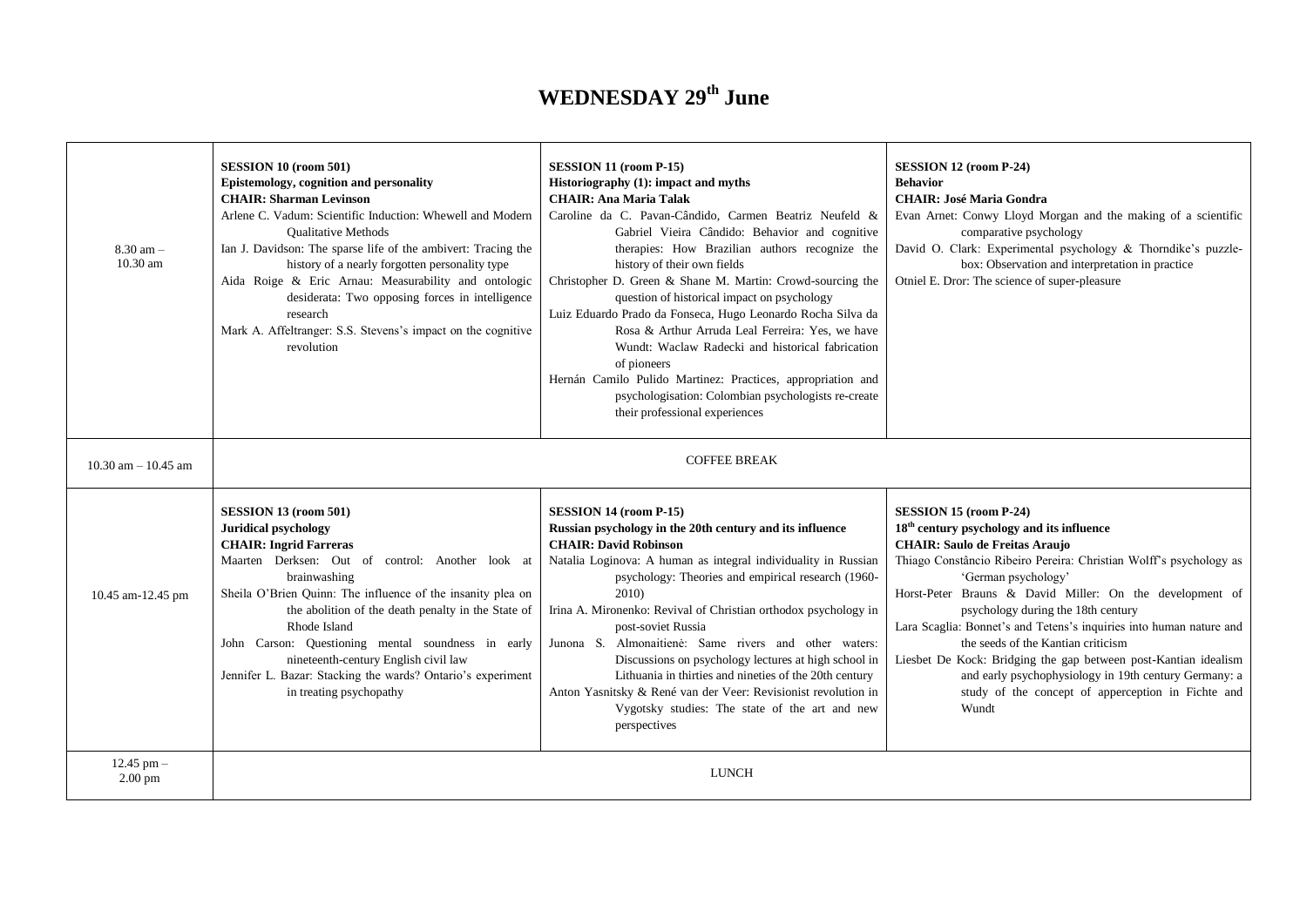| $2.00 \text{ pm} -$<br>$4.30 \text{ pm}$ | SESSION 16 (room 501)<br><b>Psychology and Catholicism</b><br><b>CHAIR: Robert Kugelmann</b><br>Dario De Santis: Biology and psychology in Fr. Agostino<br>Gemelli's early studies<br>Robert Kugelmann: Moral pain<br>Annette Mülberger: How to measure the soul? Psychology,<br>neo-thomism and the Franco Regime<br>Sigrid Leyssen: What could a neo-scholastic experimental<br>psychology be? Circulating models for<br>psychology between Louvain and Madrid<br>Andrea Graus: Stigmata and celebrity at the turn of the 20 <sup>th</sup><br>century in France and Spain<br>Discussant: Clara Florensa | SESSION 17 (room P-15)<br><b>Scientists in modern society</b><br><b>CHAIR: Xavier Roqué</b><br>Ruud Abma: Human scientists as public intellectuals. The case of<br>Frederik Buytendijk<br>Petteri Pietikäinen: 'Applied' versus 'basic' research: Work<br>psychology and its search of identity in Finland<br>between the 1960 and the 1980s<br>David Ceccarelli: Historical illiteracy? The 'Lombroso's trial'<br>and the whiggish bias in the public understanding of<br>history of science<br>Annukka Sailo: Human territorial aggression and the 1960s<br>'population bomb'<br>Mikko Myllykangas: Emergence of epidemiological suicide<br>research in Finland | SESSION 18 (room P-24)<br>Somewhere, beyond the seven seas: Hungarian psychology in<br>Europe in the 20th century<br><b>CHAIR and ORGANIZER: Zsuzsanna Vajda</b><br>Zsuzsanna Vajda: International orientation of Hungarian child<br>psychology in the first half of the 20th century<br>Anna Borgos: Vilma Kovács, the 'guardian angel' of Hungarian<br>psychoanalytic society<br>Julia Gyimesi: From spiritism to metapsychical research:<br>contributions to the history of Hungarian psychology in<br>light of 20th century occult revival<br>Melinda Kovai: 'Catching up to the West' - The modernisation and<br>self-colonializing paradigms of Hungarian psychology<br>during state-socialism<br>Csaba Pléh: Half century of Hungarian psychology: from 1960 to<br>2010 |
|------------------------------------------|-----------------------------------------------------------------------------------------------------------------------------------------------------------------------------------------------------------------------------------------------------------------------------------------------------------------------------------------------------------------------------------------------------------------------------------------------------------------------------------------------------------------------------------------------------------------------------------------------------------|-------------------------------------------------------------------------------------------------------------------------------------------------------------------------------------------------------------------------------------------------------------------------------------------------------------------------------------------------------------------------------------------------------------------------------------------------------------------------------------------------------------------------------------------------------------------------------------------------------------------------------------------------------------------|--------------------------------------------------------------------------------------------------------------------------------------------------------------------------------------------------------------------------------------------------------------------------------------------------------------------------------------------------------------------------------------------------------------------------------------------------------------------------------------------------------------------------------------------------------------------------------------------------------------------------------------------------------------------------------------------------------------------------------------------------------------------------------|
| $4.30$ pm $- 5.00$ pm                    | REFRESHMENTS (presentation of journals and book display)                                                                                                                                                                                                                                                                                                                                                                                                                                                                                                                                                  |                                                                                                                                                                                                                                                                                                                                                                                                                                                                                                                                                                                                                                                                   |                                                                                                                                                                                                                                                                                                                                                                                                                                                                                                                                                                                                                                                                                                                                                                                |
| $5.00 \text{ pm} -$<br>6.30 pm           | SESSION 19 (room 501)<br><b>Psychology in Argentina</b><br><b>CHAIR: Fernando Vidal</b><br>Ana María Talak: Psychology, society and politics in the work<br>of José Ingenieros (Argentina, 1900-1925): The<br>role of expert knowledge in the intellectual Latin<br>American<br>Mauro Vallejo: Quacks and lay hypnotists in Buenos Aires<br>$(1880-1900)$<br>Laura Berniell: Ingeniero's psychiatry mirrored in Lugones'<br>fiction stories (SPANISH)                                                                                                                                                     | SESSION 20 (room P-15)<br>Spiritualism, automatism, and hypnosis<br><b>CHAIR: Mónica Balltondre</b><br>Kim Hajek: 'Toutes les allures d'un roman': Literary style and<br>scientific analysis in 19th century psychological<br>observations<br>Mònica Balltondre: Counter-hegemonic beliefs in Barcelona:<br>Female spiritualists around 1900<br>David G. Horn: On not paying attention: Automatism and the<br>cultivation of distraction in the human sciences                                                                                                                                                                                                    | SESSION 21 (room P-24)<br>Science and psychology in Spain in the 20th century<br><b>CHAIR: Agustí Nieto-Galan</b><br>Mariagrazia Proietto: Does the right job exist for everyone? Spanish<br>and Italian psychotechnicians classifying workers<br>Carles Sirera Miralles: Juan José Linz: The scientist of the Spanish<br>transition<br>Ben Harris & Andrew Harris: The Psychologists' League and<br>American Medical Aid to Spain, 1937-1939                                                                                                                                                                                                                                                                                                                                  |
| 6.30 pm $-7.00$ pm                       | FILM (room P-15)<br>"The ape and the child" (Cathy Faye)                                                                                                                                                                                                                                                                                                                                                                                                                                                                                                                                                  |                                                                                                                                                                                                                                                                                                                                                                                                                                                                                                                                                                                                                                                                   |                                                                                                                                                                                                                                                                                                                                                                                                                                                                                                                                                                                                                                                                                                                                                                                |
| $7.30 \text{ pm}$                        | Bus will leave at 7.30 pm at UAB for the CONFERENCE DINNER + BOOK AUCTION                                                                                                                                                                                                                                                                                                                                                                                                                                                                                                                                 |                                                                                                                                                                                                                                                                                                                                                                                                                                                                                                                                                                                                                                                                   |                                                                                                                                                                                                                                                                                                                                                                                                                                                                                                                                                                                                                                                                                                                                                                                |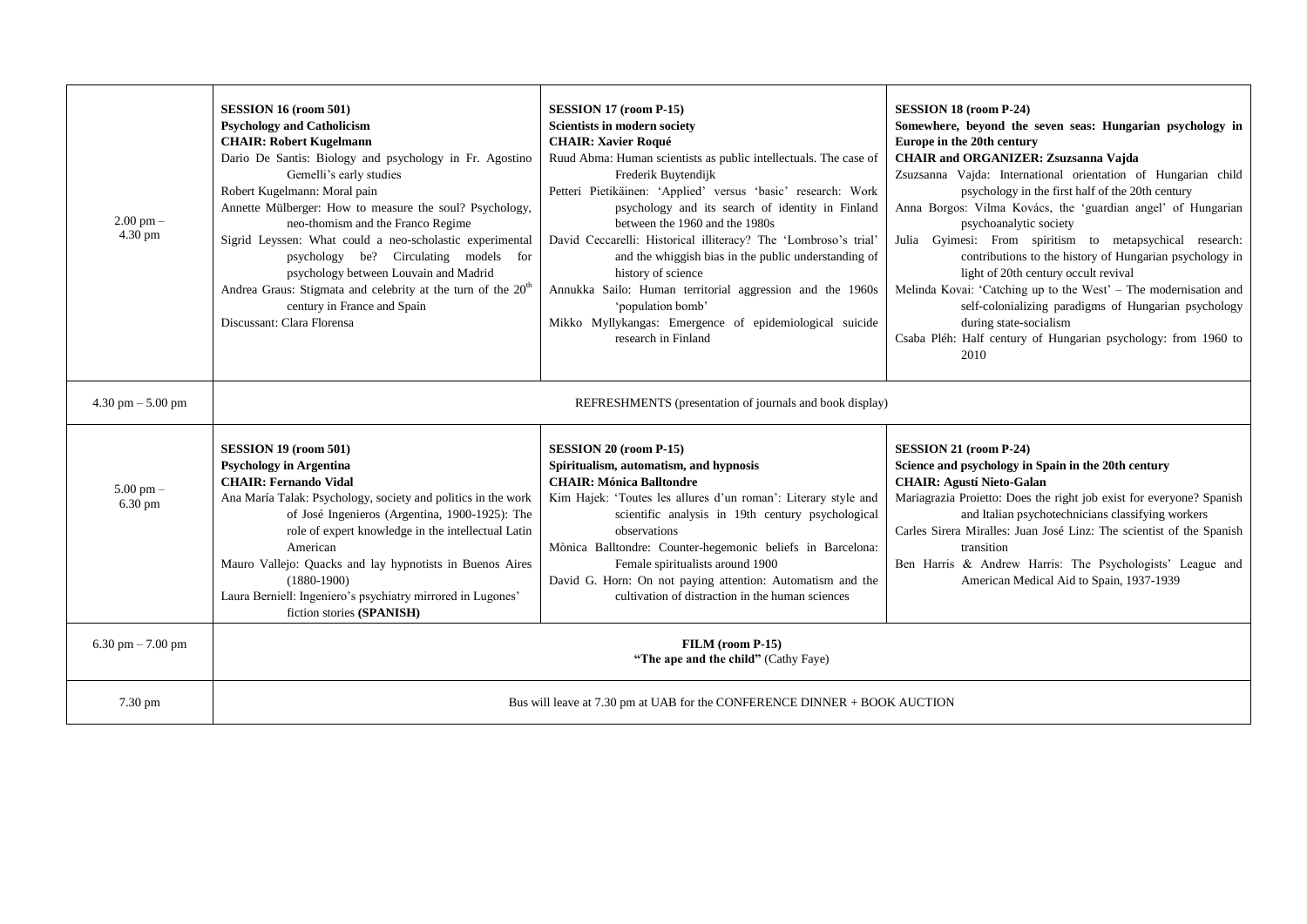## **THURSDAY 30th June**

| $9.30$ am $-$<br>$11.30$ am        | SESSION 22 (room 501)<br>Psychology in the 19th century: Wundt, James, Stumpf<br><b>CHAIR: Bill Woodward</b><br>Andrea Lailach-Hennrich: Wilhelm Wundt on consciousness<br>and attention<br>Nancy Didgon: Joseph Haven's textbook, Mental Philosophy<br>Including the Intellect, Sensibilities, and Will,<br>compared to William James' Psychology: A<br><b>Briefer Course</b><br>John D. Greenwood: Wilhelm Wundt: The first Gestalt<br>psychologist?<br>Riccardo Martinelli: Carl Stumpf on the foundations of<br>experimental psychology<br>Discussant: Saulo Araujo                                    | SESSION 23 (room P-15)<br>Psychology in ancient times and in the 17th century<br><b>CHAIR: Silvia De Bianchi</b><br>Koen Vermeir: The culture of ingenuity: Reforming the mind at<br>the turn of the 17 <sup>th</sup> century<br>Michelle Pfeffer Aroney: Re-evaluating the development of<br>materialism in seventeenth-century England: Henry<br>Layton, William Coward and the brain<br>Kees Bertels & Johann Louw: Inwardness: A 'prehistory'<br>Marco Solinas: Dreams between (psychoanalytic) Science and<br>(ancient) Philosophy. Freud on Plato | SESSION 24 (room P-24)<br><b>Medical experts and institutions</b><br><b>CHAIR: Jon Arrizabalaga</b><br>Iván Sánchez-Moreno & Alicia Fernándes Martínez: "Isn't a palace,<br>but it seems so": The Hospital de la Santa Creu.<br>Juan Antonio Rodríguez-Sánchez & Raúl Velasco Morgado: The<br>expert patient as a science populariser: The case of post-<br>polio syndrome<br>Jimena Carrasco Madariaga & Arthur Arruda Leal Ferreira: Brazilian<br>and Chilean psychiatric reforms and management for<br>freedom $-$ a history of the modes of governance in<br>mental health practices<br>Marco Maureira, Francisco Tirado, Pedro Torrejón & Enrique<br>Baleriola: The epidemiological factor: Towards a<br>historic genealogy of the link between medicine and<br>politics in Europe from the 18th to the 21st century<br>Discussant: Sandra Elena Guevara Flores |
|------------------------------------|------------------------------------------------------------------------------------------------------------------------------------------------------------------------------------------------------------------------------------------------------------------------------------------------------------------------------------------------------------------------------------------------------------------------------------------------------------------------------------------------------------------------------------------------------------------------------------------------------------|---------------------------------------------------------------------------------------------------------------------------------------------------------------------------------------------------------------------------------------------------------------------------------------------------------------------------------------------------------------------------------------------------------------------------------------------------------------------------------------------------------------------------------------------------------|----------------------------------------------------------------------------------------------------------------------------------------------------------------------------------------------------------------------------------------------------------------------------------------------------------------------------------------------------------------------------------------------------------------------------------------------------------------------------------------------------------------------------------------------------------------------------------------------------------------------------------------------------------------------------------------------------------------------------------------------------------------------------------------------------------------------------------------------------------------------|
| $11.30$ am $-$<br>12.00 pm         | <b>COFFEE BREAK</b>                                                                                                                                                                                                                                                                                                                                                                                                                                                                                                                                                                                        |                                                                                                                                                                                                                                                                                                                                                                                                                                                                                                                                                         |                                                                                                                                                                                                                                                                                                                                                                                                                                                                                                                                                                                                                                                                                                                                                                                                                                                                      |
| 12.00 pm-1.30 pm                   | SESSION 25 (room 501)<br>Relations between psychology and sociology in early 20 <sup>th</sup><br>century in France: Marcel Mauss, George Dumas and<br><b>Henri Delacroix</b><br><b>CHAIR: Marcia Consolim</b><br>Thomas Hirsch: 'Where professors eat each other' [Là où les<br>professeurs se mangent entre eux]. Sociology<br>and psychology following Marcel Mauss<br>Marcia Consolim: The reception of George Dumas' Traité de<br>Psychologie by the French School of Sociology<br>Noemi Pizarroso: Relations between psychology and<br>sociology: Emile Durkheim, Marcel Mauss and<br>Henri Delacroix | SESSION 26 (room P-15)<br>Philosophy of psychology and history<br><b>CHAIR: James Good</b><br>Jill Morawski: Pliant Humans? (Prospects for historical ontology)<br>Arthur W.Still & James M.M. Good: Choc versus troc:<br>Mutualism revisited<br>Gordana Jovanović: From individuum to individualism - A<br>historical reconstruction<br>Discussant: Èric Arnau                                                                                                                                                                                         | SESSION 27 (room P-24)<br><b>Psychotherapy and Catholicism</b><br><b>CHAIR: Andrea Graus</b><br>Lawrence T. Nichols: Louisa Catherine Pinkham: integrating<br>psychological therapies with sociological practice<br>Marco Innamorati & Ruggero Taradel: Exorcism and Psychotherapy:<br>possession, psychopathology and the Church during the<br>last 100 years<br>Renato Foschi: Psychotherapy and Catholicism: The end of<br>psychoanalytic 'non expedit'                                                                                                                                                                                                                                                                                                                                                                                                           |
| $1.30$ pm $-$<br>$3.00 \text{ pm}$ | <b>LUNCH</b>                                                                                                                                                                                                                                                                                                                                                                                                                                                                                                                                                                                               |                                                                                                                                                                                                                                                                                                                                                                                                                                                                                                                                                         |                                                                                                                                                                                                                                                                                                                                                                                                                                                                                                                                                                                                                                                                                                                                                                                                                                                                      |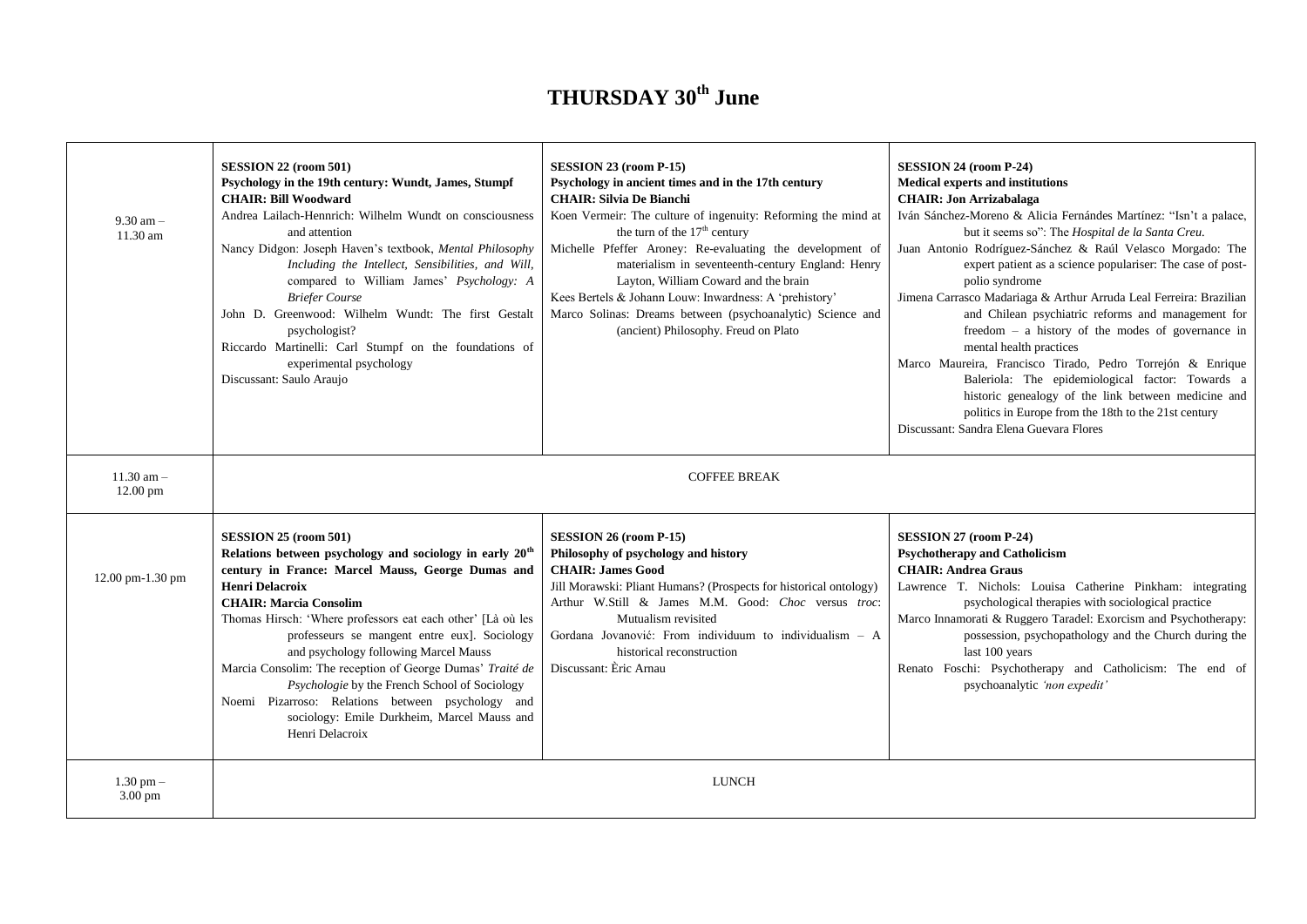| $3.00 \text{ pm} -$<br>$5.00 \text{ pm}$ | SESSION 28 (room 501)<br><b>Historiography</b> (2) (roundtable)<br><b>CHAIR: Ian Lubek</b><br>Shayna Fox Lee: Historiography and disciplinary values: Carl Murchison, the<br>academy, and profit<br>Harry Whitaker & Tom Heinzen: Presentism redux<br>Miki Takasuna: Expanded analysis of textbook citations on the history of<br>psychology using 19th textbooks published after 2001<br>Michael R.W. Dawson: Structure-process, images, and narratives<br>Adriana Kaulino: Challenges to training psychologists in Chile: Innovations and<br>contributions from teaching critical history of psychology (Spanish) | SESSION 29 (room P-15)<br>Personality, movement and operation<br><b>CHAIR: Roger Smith</b><br>Irina Sirotkina & Roger Smith: Modernist movement?<br>Kinaesthesia and deepening the senses<br>Moritz Michels: The 'operative psychology' of the<br>Ministry of State Security of the German<br>Democratic Republic: history, functions,<br>effects and scientific foundation<br>Martin Wieser: Buried Layers: On the origins, rise and<br>fall of stratification theory, 1900-1950<br>Leila Zenderland: Culture, personality, and politics:<br>comparing American and German<br>interdisciplinary strategies in the World War<br>II era | SESSION 30 (room P-24)<br>The human sciences in the $19th$ and $20th$ centuries<br><b>CHAIR: Thomas Sturm</b><br>Ivan Flis: A discipline rises from the crises: the protracted<br>null hypothesis testing discussion and<br>replication crisis in psychology (1960-2000s)<br>Elissa Rodkey: 'Very much in love': The Letters of Magda<br>Arnold and Father John Gasson<br>Jaime Valenzuela Matus: The role of fact/value distinction<br>in shaping epistemic ideals:<br>Some<br>considerations on 19th century mechanical<br>objectivity emergence (Spanish) |
|------------------------------------------|---------------------------------------------------------------------------------------------------------------------------------------------------------------------------------------------------------------------------------------------------------------------------------------------------------------------------------------------------------------------------------------------------------------------------------------------------------------------------------------------------------------------------------------------------------------------------------------------------------------------|----------------------------------------------------------------------------------------------------------------------------------------------------------------------------------------------------------------------------------------------------------------------------------------------------------------------------------------------------------------------------------------------------------------------------------------------------------------------------------------------------------------------------------------------------------------------------------------------------------------------------------------|--------------------------------------------------------------------------------------------------------------------------------------------------------------------------------------------------------------------------------------------------------------------------------------------------------------------------------------------------------------------------------------------------------------------------------------------------------------------------------------------------------------------------------------------------------------|
| $5.00 \text{ pm} - 5.30 \text{ pm}$      | <b>REFRESHMENTS + POSTER SESSION (2)</b><br>Carla Pozuelo Fúnez, Ángel Pozuelo Reina & Ahmed Dusuky: Toward Modern Criminology in Egypt 19th Century. The Sanitary Reform of Clot Bey and Mehmed Ali (1832-1876). Justice for Women<br>Maria Giulia Andretta: Science & the city<br>Kata Lénárd: The birth, fading and rebirth of the Psychic Trauma - concept                                                                                                                                                                                                                                                      |                                                                                                                                                                                                                                                                                                                                                                                                                                                                                                                                                                                                                                        |                                                                                                                                                                                                                                                                                                                                                                                                                                                                                                                                                              |
| 5.30 pm $-$<br>7.00 pm                   | CHEIRON BOOK PRIZE (room 501)                                                                                                                                                                                                                                                                                                                                                                                                                                                                                                                                                                                       |                                                                                                                                                                                                                                                                                                                                                                                                                                                                                                                                                                                                                                        | ESHHS'S MEETING (room P-24)                                                                                                                                                                                                                                                                                                                                                                                                                                                                                                                                  |